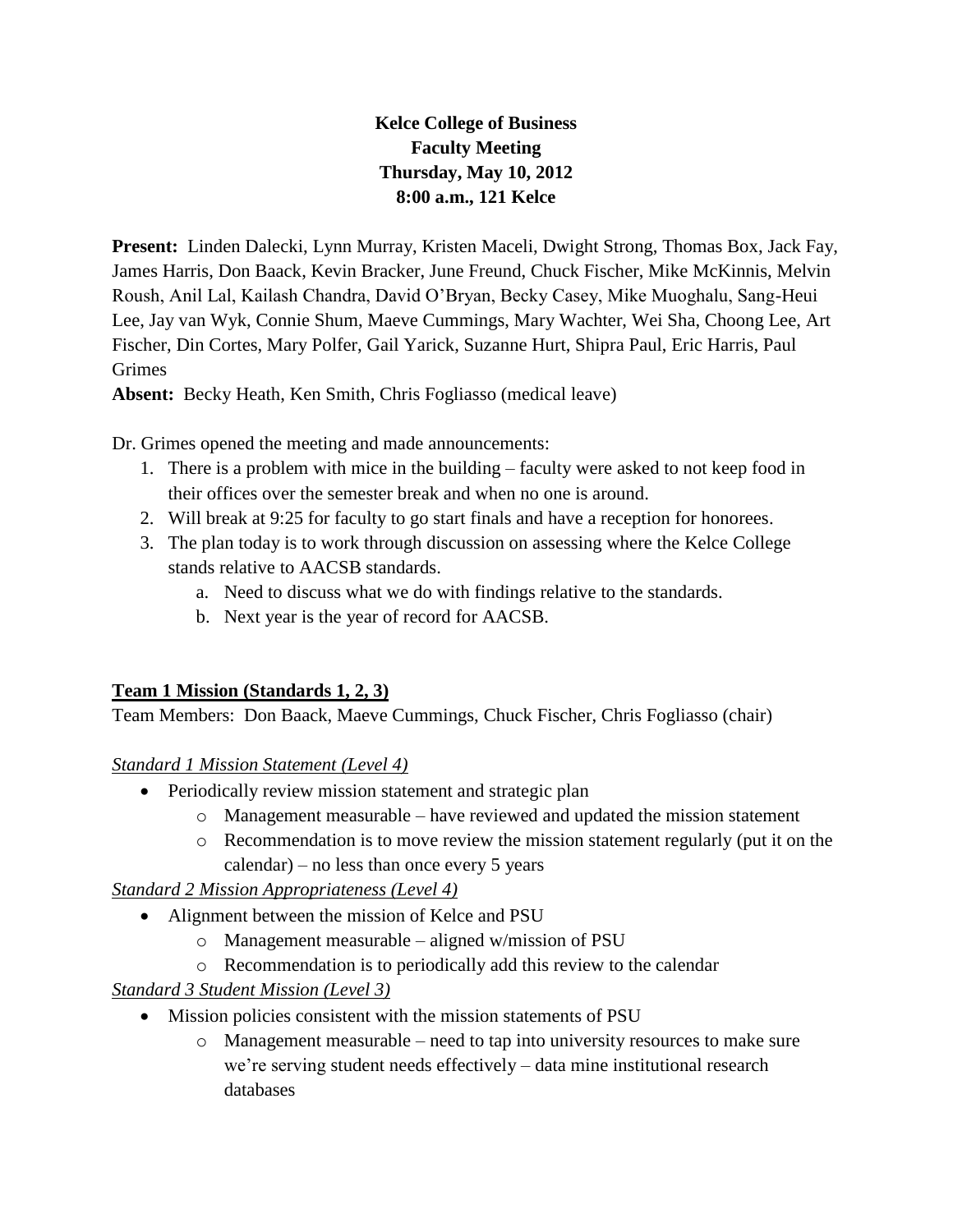- Summary in good shape with the Mission statement but review every 3-5 years
- Discussion
	- o May need to revise the mission statement to change its direction
	- $\circ$  Make a decision when the mission statement will be revised (add to the college bylaws)

#### **Team 2 Admissions and Retention (Standards 6 & 7)**

Team Members: Kevin Bracker (chair), Suzanne Hurt, Shipra Paul, Mary Polfer

#### *Standard 6 Student Admission (Level 3)*

- o Recommendations to change admissions policy are underway
- $\circ$  Need to regularly review every 4 years
- o Discussion on current admission procedures/requirements for Kelce
	- o Suzanne will provide a copy of the admission letter that goes to the students and will be discussed in KLT
		- Start w/e-mail notification to come sign code of ethics, then receive a hard copy letter
			- Might include the statement of ethics with admission letter
			- Might try to make the letter of admission more outstanding for the students
			- Would like to have more students sign the Student Code of Ethics

### *Standard 7 Student Retention (Level 3)*

- o Recommendations
	- o New long-term electronic academic plan
	- o Increase availability of tutor support in key CBK classes
		- Tutor services have been under-utilized
		- Courses with tutors will be listed each semester in the office of Academic Advising
			- Faculty should include info about tutors on syllabus if there is a tutor for this class
			- Need to have tutors in some statistics courses
			- Need space for tutoring
	- o Use data from item 2 to monitor the effectiveness of our efforts
		- **Office of Academic Advising is tracking this data**
	- o Will evaluate retention every 4 years
	- o Academic plan is being developed with OIS and will be available on GUS
		- User friendly for students electronic
		- Will build in classes that are only available in certain semesters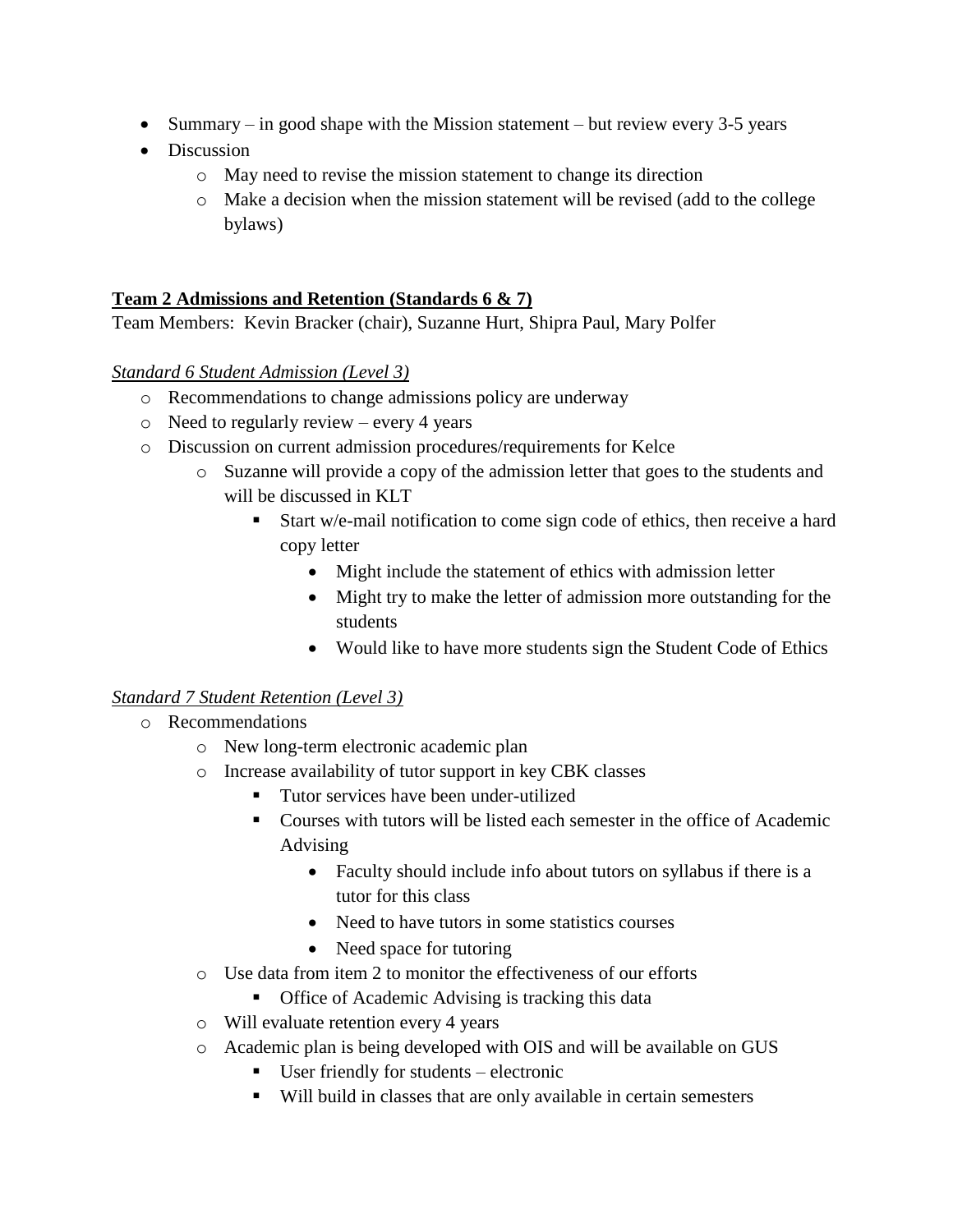- Will help students map out timelines
- Will help with class scheduling in the long-term
- o Discussion followed on summer school and funding on-line classes are the suggested format for summer

#### **Team 3 Budget and Personnel (Standards 5, 8, 9)**

Team Members: Art Fischer, David O'Bryan (chair), Ken Smith, Gail Yarick

*Standard 9 Faculty Sufficiency (Level 3)* - participating (full-time) and supporting (adjuncts) faculty

- $\circ$  Level 3 rating could easily be level 4-5
- o 60-75% of overall faculty need to be participating currently at 80%
- o Main recommendation is to keep a close eye on this standard check each semester and make projections for the future
- o Discussion
	- o Should be monitored each year
	- o Calendar item for KLT to check for compliance
	- o Discussed justification for not being at a 4-5 level (The school employs tools that continuously monitor and evaluate faculty sufficiency….)

*Standard 8 Staff Sufficiency Student Support (Level 4)* - adequacy of student support activities – academic assistance, academic advising and career advising

- o Need structure to bind all of these services together (committee to coordinate the three areas)
- o Advising surveys for students are conducted each semester in GUS
- $\circ$  Make this a calendar item share with office of Academic Advising. (advising) surveys, assessment surveys)
- o Need to close the loop on this standard

#### *Standard 5 Financial Strategies (Level 2)*

- o Do not have a lot of room to develop financial strategies
	- o OOE, Youngman, scholarship \$'s are the bright spots
- o Challenge in the future is to re-direct gifts to give the college more independence rather than endowments which are restricted
- o Suggestion to do a college-wide newsletter in which we can ask for unrestricted donations
- o Other opportunity is to apply for grants, etc.
- o This standard will not cost us accreditation many things outside of our control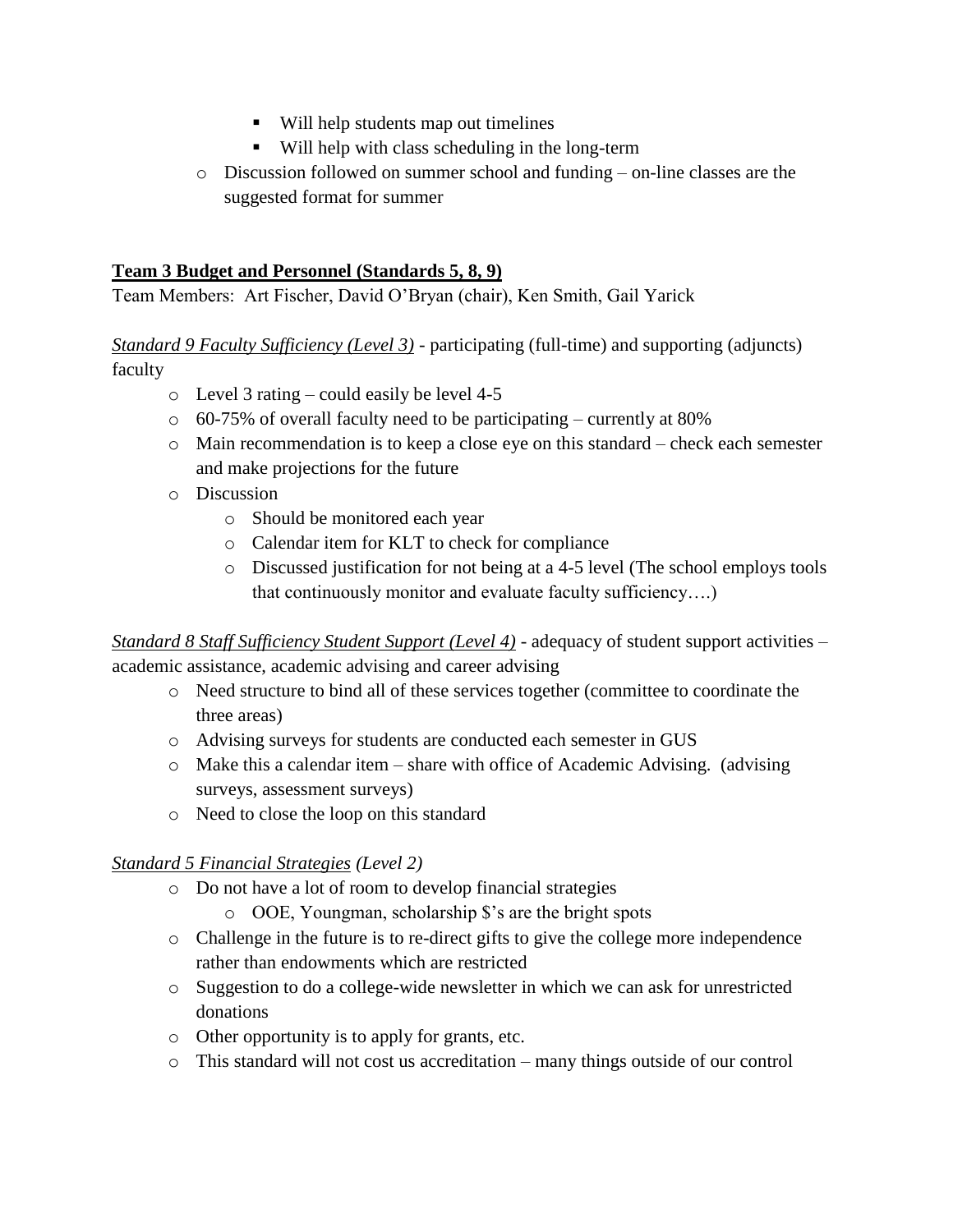o Expand development efforts to secure discretionary funds – focus on endowed professorships and chairs for long-term security

# **Team 4 Faculty Issues (Standards 10, 11, 12)**

Team Members: Thomas Box (chair), Jim Harris, Anil Lal, Dwight Strong

### *Standard 10 Faculty Qualifications (Level 3)*

- Overall AQ rating is 72%
- Recommendation is that a process needs to be developed to define what type of PRJ is being filed in the Dean's office – empirical, conceptual or practitioner. The college needs to revisit the AQ/PQ standards
	- Each faculty member will be in which category their article is.
	- Faculty asked for an explanation of each article.
	- There is a database or depository available that would allow us to enter articles, vitas, etc. which would allow all of the information to be readily available for reports or other uses.
	- The cost is relatively inexpensive.
	- OIS is interested in setting up this type of system for the entire campus.
	- There are web based tools that draw info from the data base that could create faculty profiles.
	- KLT will look at this recommendation.

### *Standard 11 Faculty Management and Support (Level 3)*

- Justification is that there are travel funds available for tenure track faculty and administrative assistants and work study students.
- Recommendation is that we need to develop a college-wide plan for faculty resource including those who are not on the tenure-track. Each department needs to develop a departmental standard for promotion and tenure.
	- o Faculty need to be made aware of what funding is available for faculty travel, professional development, etc.
	- o Promotion / Tenure documents for each department should be in place and up-todate by next academic year. Departments will be working on these documents as assigned by the department chair. Must be in accordance with the union contract.
	- o Need to update and create standards as appropriate

## *Standard 12 Aggregate Faculty and Staff Educational Responsibility (Level 2)*

o Justification: expectations for students are included in the syllabus and related to the college mission.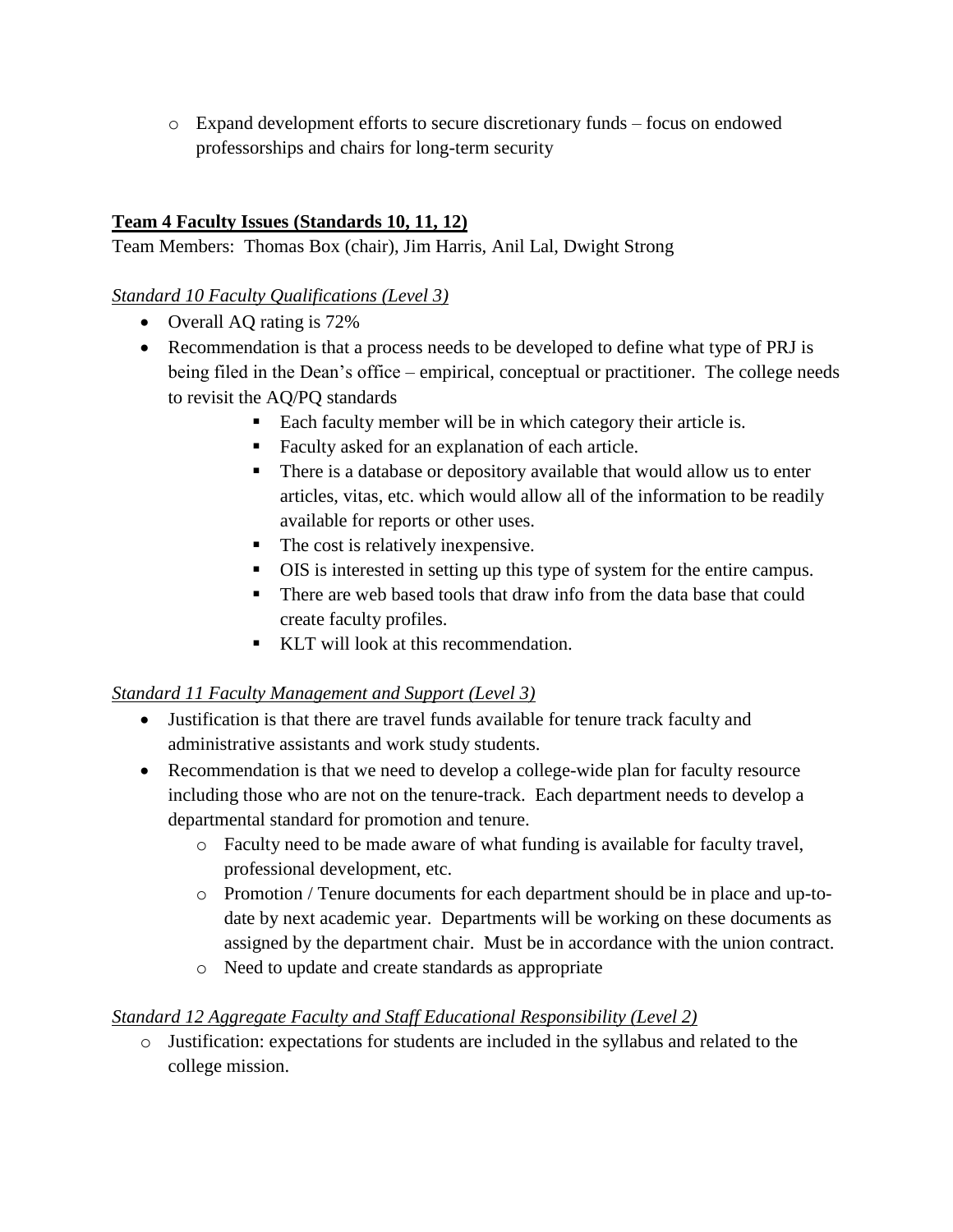- o Recommendations: Instructional improvements and innovations should be reported on the annual faculty performance report.
- o Long-term issues with classroom adequacy to support innovative teaching pedagogies and innovations – building concerns

## **Team 5 Responsibility (Standards 13, 14)**

Team Members: June Freund, Becky Heath, Wei Sha (chair), Jay van Wyk

### *Standard 13 Individual Faculty Educational Responsibility (Level 3)*

- o Justification includes several areas of faculty development, committees, meetings, Youngman Grant, etc.
- o Recommendations are that we need to improve current faculty development programs and to evaluate the effectiveness of these processes.
- o Discussion
	- o Canvas/Angel includes important information for students and could be utilized by more or all faculty to provide feedback to students in a prompt manner.
	- o Faculty feedback is currently measured on the SPTE. SPTE use is tied to the union contract, and there is no way for COB to measure its effectiveness.
		- SPTE ratings should be used as a means of discussion between the Chair and the faculty member, and to be included on the faculty performance evaluation.
		- Discussion followed on the unreliability of the SPTE as a measure of teaching effectiveness.

### *Standard 14 Student Educational Responsibility (Level 3)*

- o Justification SPTE's, LiveText, student organizations. Faculty expectations are clearly marked on syllabi.
- o Recommendations: need to design formal and informal processes to monitor student learning deficiencies/problem areas. AACSB likes to see more group projects.
- o Discussion
	- o MFT results will help in providing information to the departments in terms of how the students are doing in different areas.
	- o Timing/scheduling is a problem for students to do group projects and student organization meetings.
	- o Suggestion to block one class period per week to schedule student meetings or faculty meetings.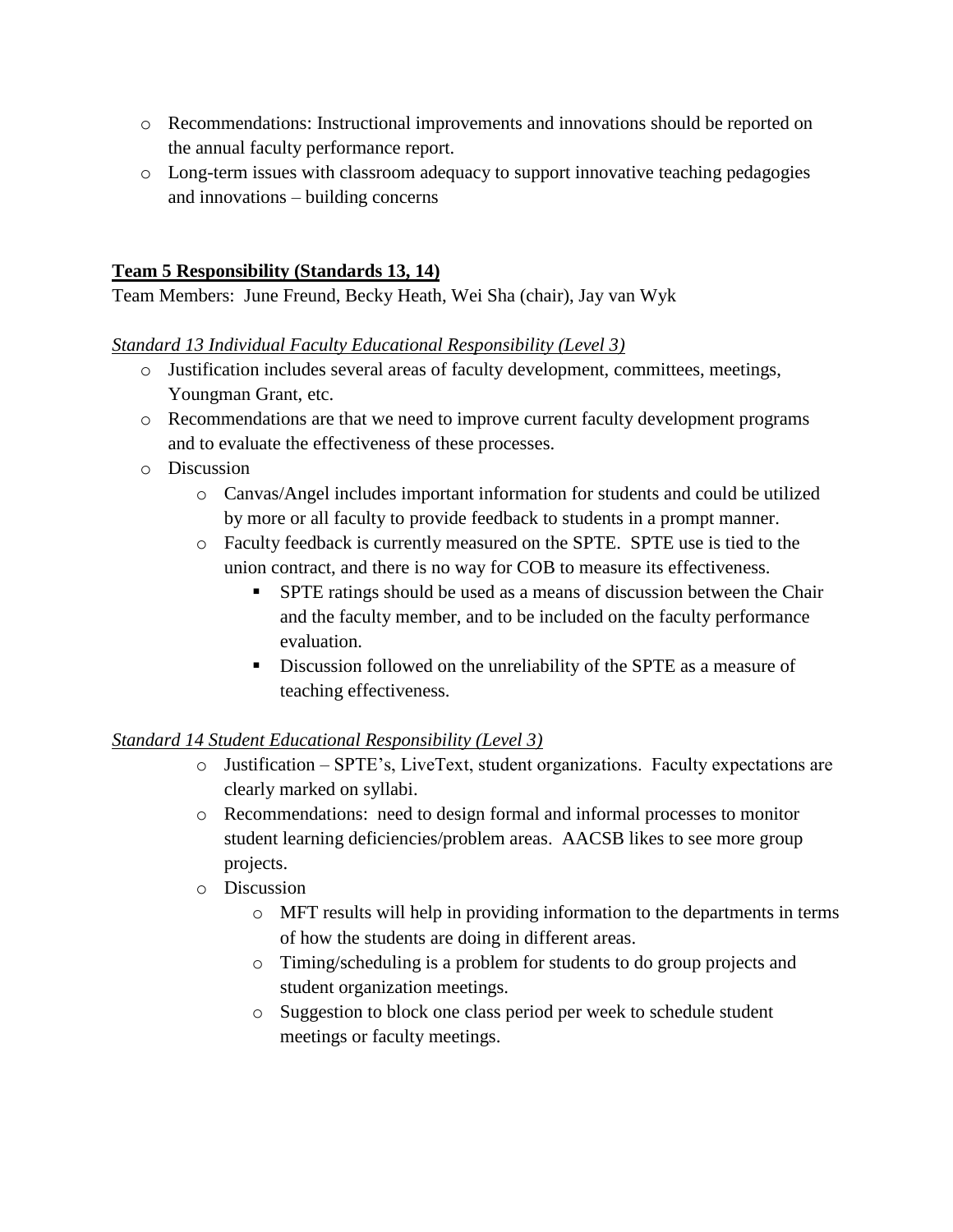### **Team 6 Curriculum (Standards 4, 15)**

Team Members: Jack Fay (chair), Kristen Maceli, Mike McKinnis, Mary Wachter

### *Standard 4 Continuous Improvement Objectives (Level 3)*

- o Justification assessment system is in place but results are not quantified. Student performance is assessed through Live Text. Faculty are not provided feedback
- o Recommendations faculty need access to assessment results and yearly review by the department chair so that improvements can be made
- o Discussion:
	- o Feedback loop will improve entire process

### *Standard 15 Management of Curricula (Level 2)*

- o Justification: Curricula include an appropriate set of learning experience to prepare graduates for careers
- o Recommendations: Need timely feedback for courses being assessed in LiveText. Need a formal process for each dept to ensure that their department curriculum supports the mission statement.
- o Discussion:
	- o Need to determine exactly what our students need and what we can do to help our students get where they need to go.
	- o There hasn't been much change to COB curriculum over the years. Need to take a good systematic look at the curriculum. This would be tied to the Mission statement and the strategic plan of the college.

Further discussion led by Dr. Eric Harris:

- Most of the steps in the feedback loop that was distributed came from the assessment conference that he attended in Houston.
- Inner circle pertains specifically to LiveText and learning goals.
- Feedback will be provided to faculty as soon as possible.
- Need to measure everything at least twice and close the loop at least once. Fall 2012, Spring 2013 & Fall 2013 semesters – everyone who is assigned to do LiveText needs to participate.
- Faculty involvement is essential for accreditation. "No swivel heads!"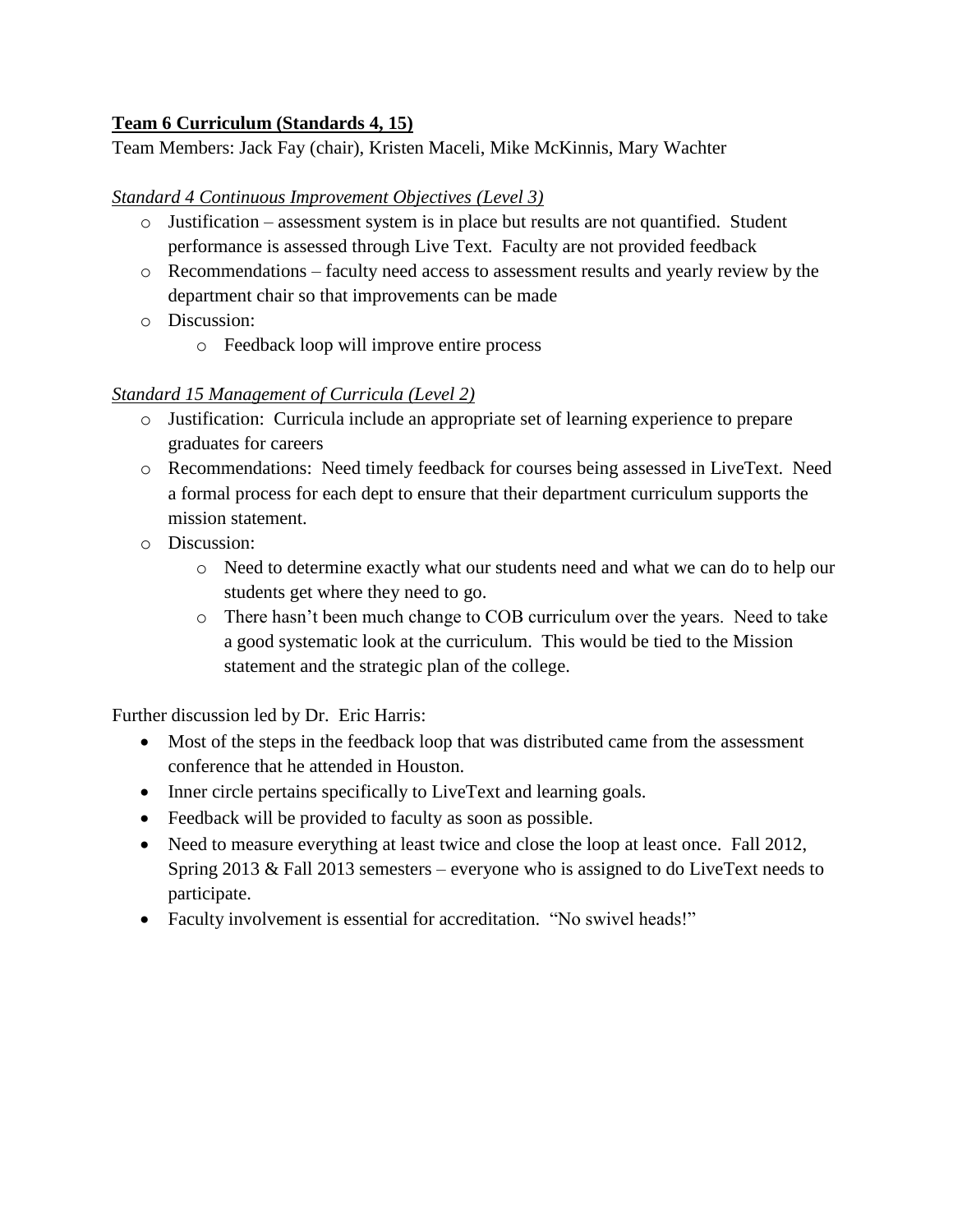### **Team 7 Learning Goals (Standards 16, 17)**

Team Members: Kailash Chandra, Sang-Heui Lee, Lynn Murray (chair), Connie Shum

### *Standard 16 Undergraduate Learning Goals (Level 3)*

- o Justification: in the defined process stage. Some departmental and program learning goals need to be improved.
- o Recommendation: Learning goals should occur and the program level. Better integration between programs.
	- o Program goals will be subject to review by the university committee, and then will be used by the college.
	- o HLC accreditation requires that we follow scheduled assessment plans.
	- o Process is in place, but departmental and college plans are not in place at this time.
	- o Assessment plans need to be developed at the program level. Will be due to Dean's from Chairs on 8/1 and will go to University Assessment Committee by  $9/15$ .

### *Standard 17 Undergraduate Educational Level (Level 5)*

- o Justification: learning goals are accomplished. Structure appropriately.
- o Recommendations: continue what we are doing to maintain level 5. Explore options for providing more opportunities for improvement of student writing required by the university, and strengthen the admission requirements of the COB.

## **Team 8 MBA Program Issues (Standards 18, 19, 20)**

Team Members: Linden Dalecki (chair), Choong Lee, Mike Muoghalu, Melvin Roush

### *Standard 18 Master's Level General Management Learning Goals (Level 4)*

- o Justification: Assessment process at the MBA level is designed to generate qualitative and quantitative data.
- o Recommendations: continue to refine the assessment process, and the MBA-PAC should continue to convene on a regular basis to discuss emergent issues and curriculum, etc.

### *Standard 19 Specialized Master's Degree Learning Goals (Level n/a)*

 $\circ$  Not applicable – Kelce only offers MBA concentrations, not specialized degrees